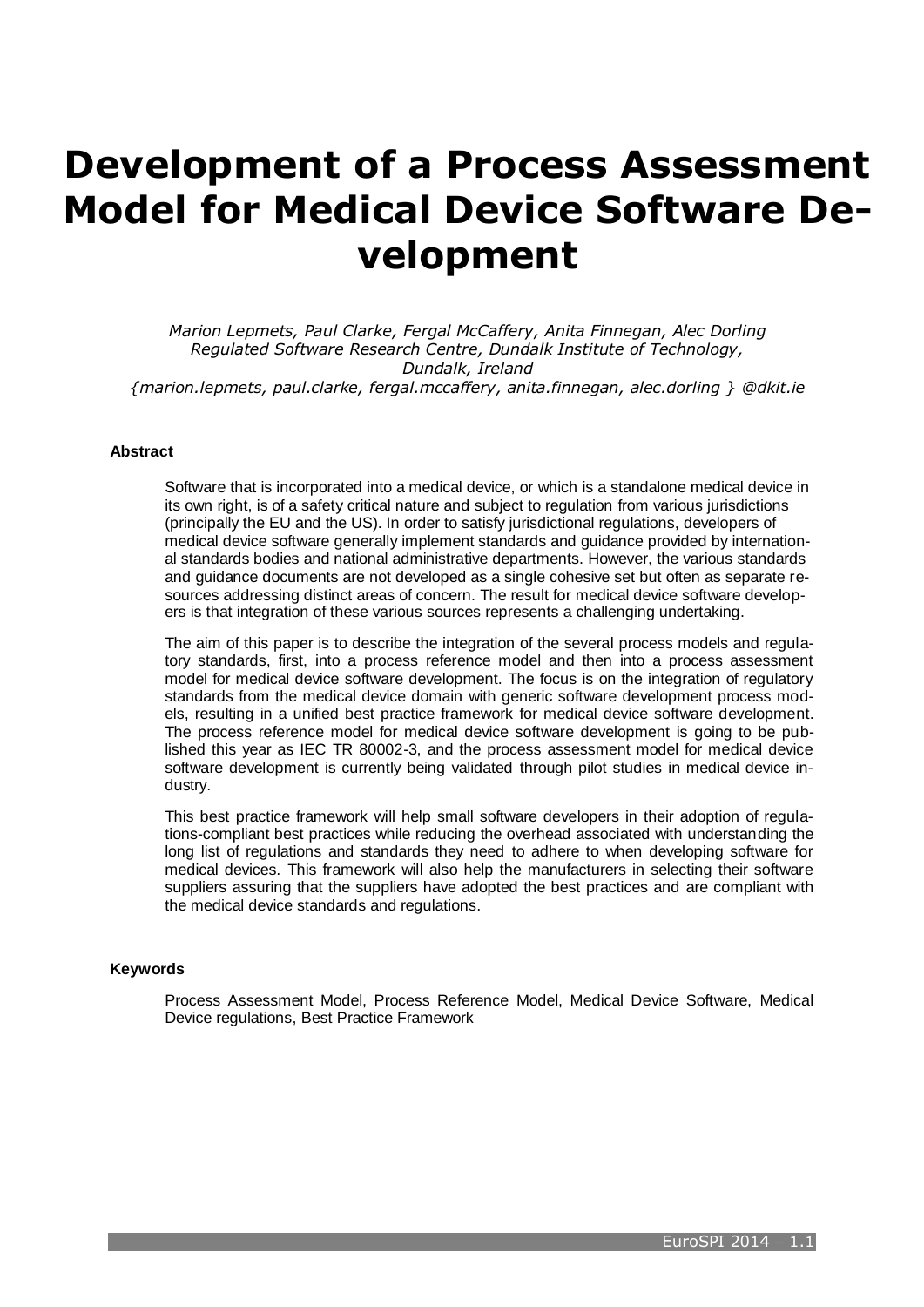# *1 Introduction*

A basic requirement of the design of a medical device software process is that it satisfies the regulatory demands associated with the medical devices under construction; as failure to satisfy regulation in a particular region will mean that the device cannot be placed upon the market. In a sense, this is similar to the basic requirement of a software development process: that the process should fit the needs of the project [\[1\]](#page-7-0). However, in practice the realisation of this basic requirement has proven to be difficult to achieve in the general software engineering domain. Consequently, many software development approaches have been proposed and implemented, resulting in much discussion regarding the benefits and limitations of the various approaches [\[2\]](#page-7-1). It therefore seems likely that no single software approach should be universally prescribed for the general practice of software development. This is essentially owing to the complex interplay between people and the economic activity of commercial software development.

### **1.1 Medical device regulations and standards**

A medical device can consist entirely of software or have software as a component of the overall medical device system. In order to be able to market a medical device within a particular region it is necessary to comply with the regulatory demands of that region. Two of the largest global bodies responsible for issuing and managing medical device regulation belong to the central governing functions of the US and EU. In the case of the US, the Food and Drug Administration (FDA) issues the pertinent regulation through a series official channels, including the Code of Federal Regulation (CFR) Title 21, Chapter I, Subchapter H, Part 820 [\[3\]](#page-7-2). Under US regulation, there are three medical device safety classifications: Class I, Class II and Class III. The medical device safety classification is based on the clinical safety of the device. Class I devices are not intended to support or sustain human life, and may not present an unreasonable risk of harm. Class II devices could cause damage or harm to humans. An example of a Class II medical device is a powered wheelchair. Class III medical devices are usually those that support or sustain human life, and are of significant importance in the prevention of human health impairment. An example of a Class III device is an implantable pacemaker. All implantable devices are Class III medical devices as the surgery required carries with itself additional high risks from anaesthesia and possible infections that go beyond the technical and engineering safety risks of the correct performance of the device.

In the EU, the corresponding regulation is outlined in the general Medical Device Directive (MDD) 93/42/EEC [\[4\]](#page-7-3), the Active Implantable Medical Device Directive (AIMDD) 90/385/EEC [\[5\]](#page-7-4), and the *Invitro* Diagnostic (IVD) Medical Device Directive 98/79/EC [\[6\]](#page-7-5) - all three of which have been amended by 2007/47/EC [\[7\]](#page-7-6). Although slightly different to the US safety classifications that are based on clinical safety of the device, the EU classifications essentially embody similar classifications and limitations, where Class I corresponds to Class I, Class IIa and IIb to Class II, and Class III to Class III. A further safety classification applies to the software in the medical device as outlined in IEC 62304, wherein the safety classification is concerned with the worst possible consequence in the case of a software failure (as compared with general medical device safety classification which is based on the difficulty of a regulator to determine if the device will be safe). Hence, some Class II medical devices can cause serious injury or even death, but they are Class II because they are similar (in clinical use and safety) to well understood devices that have been used before. Since IEC 62304 safety classifications are based on worse case failure of the software, it is possible that Class II medical devices can have Class III software.

In the medical device domain, ISO 13485:2003 (ISO 13485 from hereon) [\[8\]](#page-7-7) outlines the requirements for regulatory purposes from a QMS perspective. ISO 13485, which is based on ISO 9001 [\[9\]](#page-7-8), can be used to assess an organisation's ability to meet both customer and regulatory requirements. However, ISO 13485 does not offer specific guidance on medical device software development. IEC 62304:2006 (IEC 62304 from hereon) [\[10\]](#page-7-9), which can be used in conjunction with ISO 13485, does offer a framework for the lifecycle processes necessary for the safe design and maintenance of medical device software. As a basic foundation, IEC 62304 assumes that medical device software is developed and maintained within a QMS such as ISO 13485, but does not require an organisation to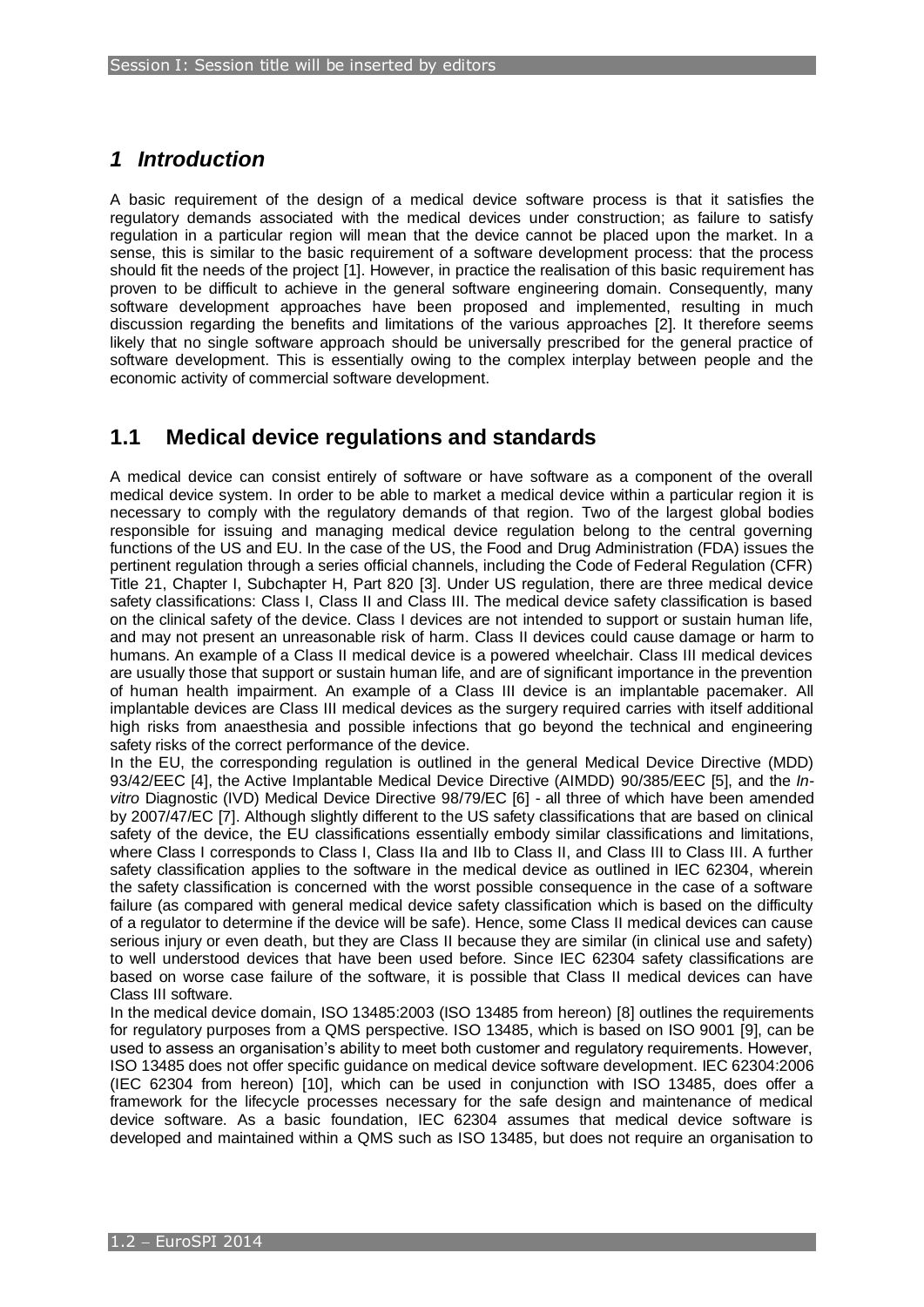be certified in ISO 13485. Therefore, IEC 62304 can be considered to be a software development specific supplement to ISO 13485.

IEC 62304 is based on ISO/IEC 12207:1995 [\[11\]](#page-7-10) which although a comprehensive standard for software development lifecycle processes has effectively been decommissioned following the publication of the more extensive ISO/IEC 12207:2008 [\[12\]](#page-7-11). Furthermore, other developments in the ISO and IEC communities for software development, such as ISO/IEC 15504 [\[13\]](#page-7-12), have provided significant additional levels of software process detail to support ISO/IEC 12207:2008. IEC 62304 is currently being revised to better align with ISO/IEC 12207:2008. IEC 62304 is a critical standard for medical device software developers as it is the only standard that provides recommendations for medical device software implementations based on the worst consequences in the case the software failure causing hazards. Furthermore, for general medical device risk management, IEC 62304 is used in conjunction with ISO 14971 [\[14\]](#page-7-13), with IEC 80002-1 [\[15\]](#page-7-14) providing guidance on the application of ISO 14971 for software development. Additionally, as IEC 62304 considers a medical device system to consist of software as part of an overall medical device system, the system level requirements are not included within IEC 62304 but instead within the medical device product standard IEC 60601-1 [\[16\]](#page-7-15). Also it should be noted that due to the increasing importance of usability within the medical device industry organisations should also adhere to the medical device usability requirements outlined in IEC 62366 [\[17\]](#page-7-16).

Numerous different medical device standards and regulations now exist, some of which are interlinked with generic software development standards and others which are inconsistent. The dominant medical device software standards such as IEC 62304 are not yet aligned with the approach adopted in the general software development standards community since the 1995 publication of ISO/IEC 12207. One significant change in this respect has been the introduction of a harmonised approach to process description (as defined in ISO/IEC 24774 [\[18\]](#page-7-17)) which involves the identification of core process outcomes that can later be harnessed to develop a process assessment method. A further significant change relates to the movement in the general software development standards community (and in other safety-related domains) to include a software process improvement dimension that can be instrumental in guiding software development organisations towards the required process targets. In effect, the medical device standards have not kept up with the changes that have been made to the general software development standards. There are several reasons why the medical device standards lag the updates to the general software development standards, (perhaps) most importantly the IEC stability period during which adopted harmonised standards are not to be changed unless the proposed changes are necessary in terms of safety. With the expanding role of software in medical devices, there is a case to be made for introducing the accumulated up-to-date wisdom in the general software development standards into the medical device software development specific standards in a uniform fashion – and work in this direction should not wait for the IEC stability period to come to an end, but rather proceed in the interim period (such as the work reported upon in this paper).

In order to identify an appropriate architecture for introducing the significant body of general software process knowledge into the medical device process domain, an initial important step involves the building of a process reference model (PRM) for medical device software development. The approach used for the PRM development is described in the next section. We then illustrate the architecture and the challenging task of integrating various regulatory standards and informative guidance into a process assessment model (PAM) to allow consistent evaluation of medical device software development processes against the set of standards these organisations have to adhere to. Finally, we summarize the paper along with some concluding remarks.

# *2 Development of the PRM*

A process reference model (PRM) describes a set of processes in a structured manner through a process name, process purpose and process outcomes. Process outcomes are the normative requirements the process should satisfy to achieve the purpose of the process. The PRM for medical device software development is based on various international medical device and generic software development standards as shown on Figure 1.

The development of the PRM was carried out in two steps. In the first step, the PRM for medical device software life cycle processes described in IEC 62304 was developed, entitled IEC 80002-3 which is currently under national ballot at IEC. This PRM was a result of an integration of requirements from ISO/IEC 12207 and IEC 62304 following the guidelines for process descriptions set forth in ISO/IEC 24774.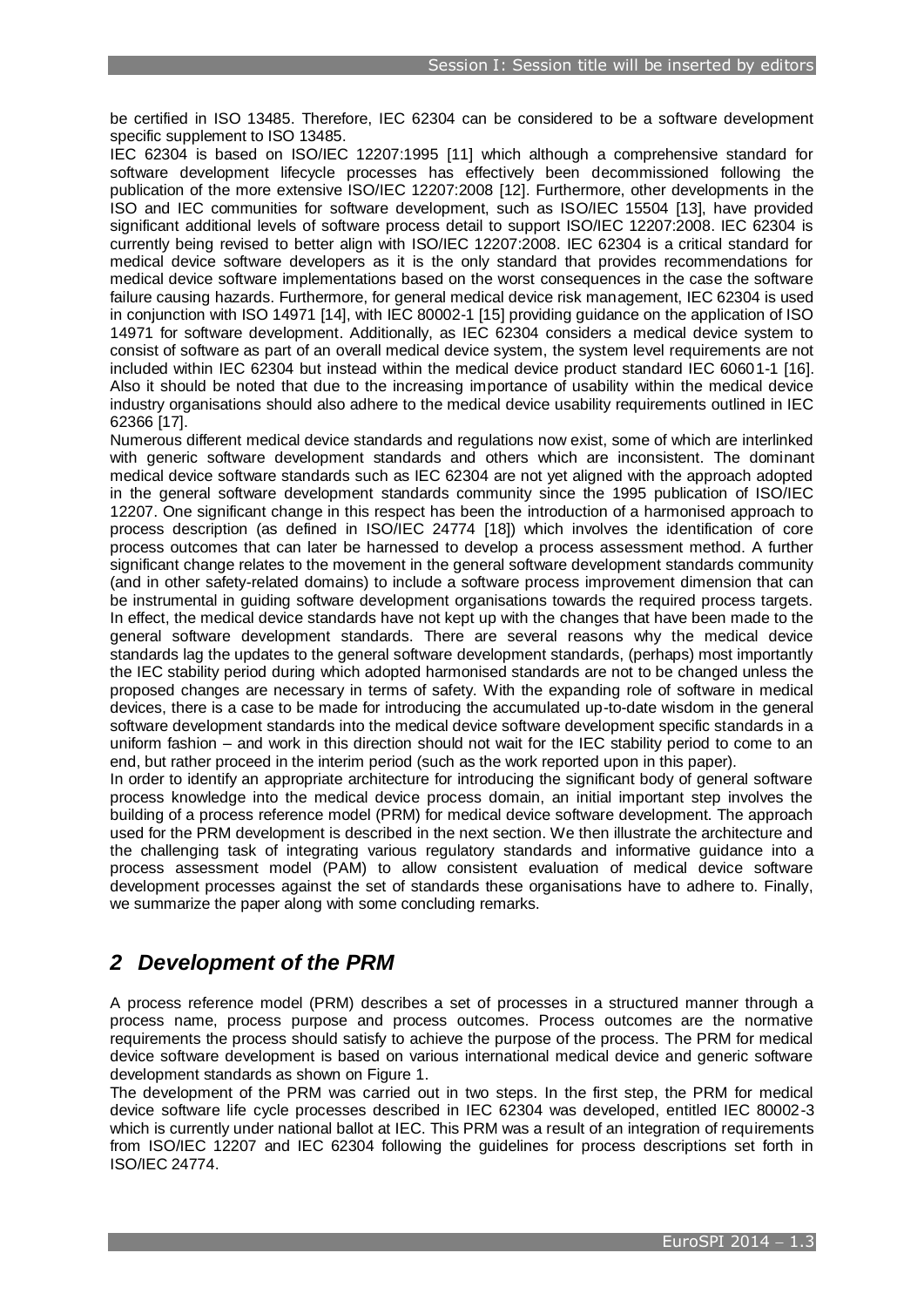

**Figure 1. Building blocks of medical device software development PRM**

The mapping of the requirements from the two different international standards aims at integrating the varying underlying requirements into a more abstract set of PRM-based requirements which can be applied in the development of a medical device software development PAM. In this section, we outline the approach to mapping those processes that have distinguishable one-to-one mappings from IEC 62304 to ISO/IEC 12207. With the exception of the IEC 62304 risk management process, the majority of the IEC 62304 processes are well mapped to the ISO/IEC 12207 software life cycle processes. The essential difference for many of these processes is that the safety critical activities are embedded throughout the IEC 62304 software life cycle processes.

In conducting process mappings for the directly corresponding processes, we applied the systematic approach of constant comparison and memoing as described by Grounded Theory. Constant comparison is an iterative process of data integration where the dimensions and the properties specific to data are specified [\[19\]](#page-7-18). This iterative process is supported by keeping memos that are a written record of analyses. Memoing "forces the analyst to think about the data and it is in thinking that analysis actually occurs" [\[20\]](#page-7-19).

In this requirements integration activity, we conducted several iterations of constant comparison and memoing. In order to increase the validity of the mapping, a formal independent mapping of the individual processes was performed by two experienced software process researchers.

The first iteration took place when one of the researchers conducted an initial comparison of the two processes (ISO/IEC 12207 and IEC 62304). The result of this first iteration was a proposed mapping along with detailed memos that capture the reasoning behind the proposed process mappings. The second researcher then conducted a review of the first comparison and took notes for the underlying reasons for agreeing or disagreeing with the first researcher. The researchers then reviewed all the data together in the third iteration of constant comparison and they memoed the review results while finalising the requirements integration. Additional ideas and propositions of data integration that occured while the researchers finalised the comparison were again memoed and reviewed by both researchers. Iterative cycles of constant comparison were undertaken until the researchers had no conflict (or no new suggestions to the agreed requirements integration). Constant comparison is a systematic approach to analysing and integrating the process requirements that are written using different terminology and concepts [19]. Memos permit the tracking of justifications for process integration. The memos are also crucial in the validation of the PRM as the reviewers will be able to follow the data analysis and integration process in great detail.

At the time of submitting this paper, the PRM developed in the first step has been approved for publication by the IEC national bodies as IEC DTR 80002-3: Process Reference Model for Medical Device Software Life Cycle Processes (IEC 62304). IEC TR 80002-3 will be published in the middle of this year.

In the second step of the PRM development, IEC 80002-3 was extended with medical device regulatory standards that medical device software development organisations have to adhere to. The requirements from the international standards ISO 14971 and ISO 13485 where then analysed and the requirements that were not yet in the PRM were then integrated into it. ISO 13485 is a Quality Management System standard setting the requirements for regulatory purposes. ISO 14971 describes the application of Risk Management to medical devices. Both of these standards are mandatory for medical device software organisations. To have a comprehensive medical device software PRM, the relevant requirements from these two mandatory standards were included. The approach of integrating requirements from different standards was carried out similarly to the one described above with iterations of reviews by experts until there were no more contradictions in the experts' proposals for integration.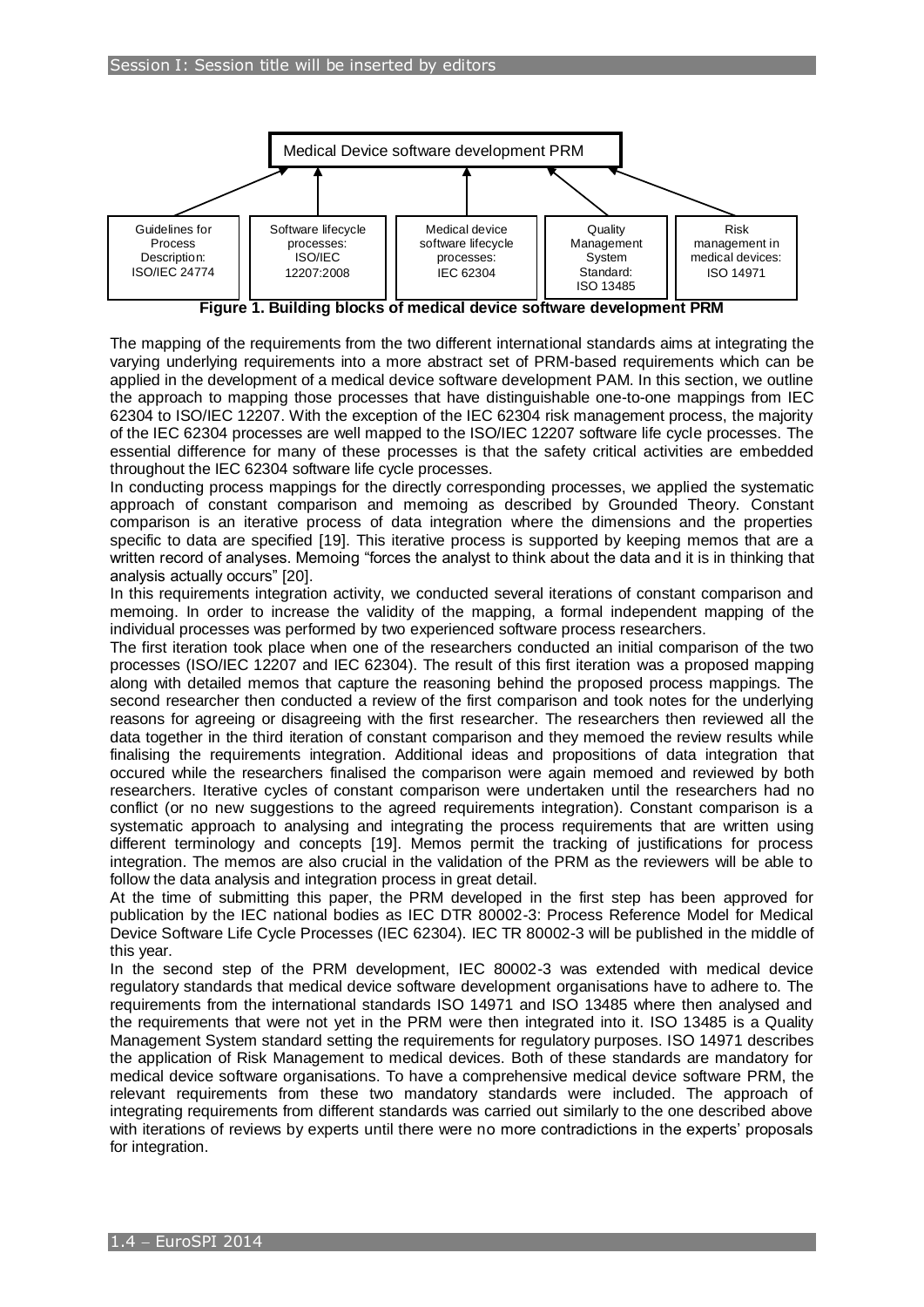The resulting medical device software development PRM describes processes that could be grouped into three – the system life cycle processes, the software life cycle processes and the supporting processes. ISO 13485 requirements are primarily related to the system level processes which were derived from ISO/IEC 12207 in the first PRM development step. ISO 14971 maps mostly to the Software Risk Management process described also in IEC 62304.

ISO 13485 sets the requirements for Quality Management System (QMS) for Medical Devices. These requirements were integrated into the Medical Device Software Development PAM through relevant new Process Outcomes where no corresponding ones already exist, or as additional details in Base Practices where corresponding Process Outcomes already existed. Some of the QMS requirements target higher Capability Levels, in which case the requirements were related to Generic Practices PA 2.1 (e.g. on allocating resources) or to PA 2.2 (e.g. on documentation) on Capability Level 2. The outcomes or base practices derived from ISO 13485 were highlighted to visualize the source standard. This would then allow detailed feedback to companies in their compliance to the specific standards as a result of process assessment.

ISO 14971 distributes the risk management related requirements across all software life cycle processes. To avoid major duplication, the risk management requirements were kept only in the Software Risk Management process of the main body of the PAM. Instead of distributing these requirements across life cycle processes, a table was added in the Annex of the PAM that lists the specific risk management requirements for each software life cycle process. These requirements need to be added to the selected software life cycle processes for process assessment in the case where the process assessment will not include the Software Risk Management process. The table in the Annex provides the Outcomes from ISO 14971 and their corresponding Base Practice texts from IEC 80002-1 as well as the suggested location in the list of already existing Outcomes in each of the software life cycle processes.

As a result of the integration activities described above, the medical device software PRM consists of 25 processes in the three sets of software life cycle processes, software support processes, and system life cycle processes. In the following section we describe how this PRM was extended with additional elements for medical device software development process assessment model (PAM). This PAM will allow the evaluation of software and systems development processes against all the medical device standards mentioned above.

### *3 Development of the PAM*

The aim of the Medical Device Software Development PAM is to provide a comprehensive model for assessing the software and systems development processes against the widely required medical device regulations, standards and guidelines that a software development organisation in the medical device section has to adhere to. Medical Device Software Development PAM has two dimensions process dimension and capability dimension. Process dimension lists three groups of processes from various models and standards specified below, i.e. systems life cycle processes, software life cycle processes, and support processes. Each process is described in terms of a Process Name, Process Purpose, Process Outcomes, Base Practices, Work Products and Work Product Characteristics. Process Outcomes are the normative requirements within a process, the achievement of which will allow satisfying the Process Purpose statement. Base Practices are informative activities that illustrate one possible way (workflow) to achieve the corresponding Process Outcomes. Work Products are artefacts that are either produced or used by the Base Practices, both support the achievement of the Process Outcome. Each Work Product is further described in terms of its content called Work Product Characteristics. In the case of the medical device software development PAM, some of these Work Products are normative as they are based on the requirements derived from IEC 62304, ISO 14971 or ISO 13485. Similarly, their content may have been specified in these standards, and if that is the case, this information has been carried forward to Work Products Characteristics of the PAM.

Medical Device Software Development PAM includes information from the following standards and models. First, the baseline PAM is built upon the integrated model of IEC 62304 (Medical device software life cycle processes) and ISO/IEC 12207 (Software and Systems life cycle processes) – the PRM for IEC 62304, i.e. IEC 80002-3 and the QMS and Risk Management requirements added in the second step of the PRM development from ISO 13485 and ISO 14971, respectively. The Process Outcomes were derived from these four standards resulting in the PRM for Medical Device Software Development as described in the previous section. This PRM was extended with corresponding Base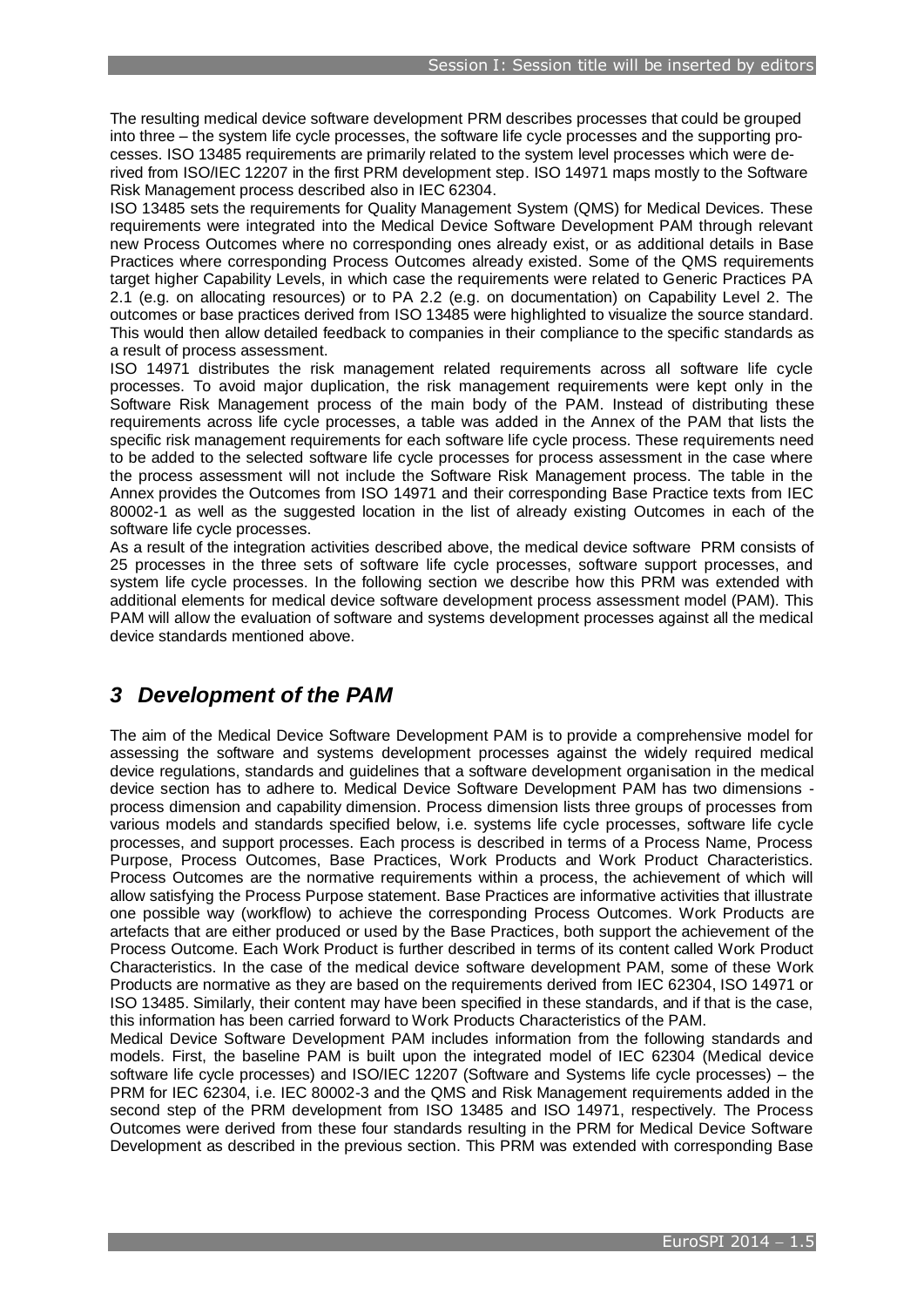Practices, the process implementation steps that result in the achievement of the outcomes, from IEC 62304, ISO/IEC 15504-5 and IEC 80002-1 (for ISO 14971).

As mentioned previously, IEC 80002-1 provides guidance on the application of ISO 14971 (Risk Management) to Medical Device Software. This guidance information was added to the Base practices to correspond to the requirements from ISO 14971 described in the normative part of the model illustrating a way for achieving these requirements. Most of the information from IEC 80002-1 was integrated into the PAM through Software Risk Management process Base Practices.

Additional base practice information was then derived from the FDA guidance documents on Premarket Submission [\[21\]](#page-7-20), Software Validation [\[22\]](#page-7-21), and Off-The-Shelf (OTS) [\[23\]](#page-7-22) software. In most cases, this guidance was integrated into the existing processes through adding onto the existing Base Practices and Work Products or adding new Base Practices. Software Validation is not described in a separate process in IEC 62304 but as the FDA guidance provides the current best practices for software development in medical device domain, this area should also be considered. Additional processes of Software Validation, Software Installation and Software Acceptance Support were therefore added from ISO/IEC 12207 to satisfy the requirements of the FDA Guidance Document on Software Validation. Best practices from the FDA guidance documents were then analysed and iteratively integrated into these three processes.

Figure 2 below describes the different sources for the medical device software development PRM and PAM. The medical device software development PRM is based on IEC 62304, ISO/IEC 12207, ISO 14971 and ISO 13485. The PAM then extends this PRM with base practices and work products, some of the latter also being normative as they are described in IEC 62304, ISO 14971 or ISO 13485 as requirements. Where process outcomes are derived from ISO/IEC 12207, their corresponding base practices and work products are derived from ISO/IEC 15504-5. Where process outcomes are derived from ISO 14971, their corresponding base practices are derived from IEC 80002-1. In addition to these sources, FDA guidance on premarket submissions, software validation and off-the-shelf software have been added to the informative base practices where appropriate.



**Figure 2. Normative and informative elements of the medical device software development PRM and PAM**

Capability dimension of the Medical Device Software Development PAM is derived directly from ISO/IEC 15504 together with the Capability Levels, Process Attributes, Generic Practices, Generic Resources and Generic Work Products.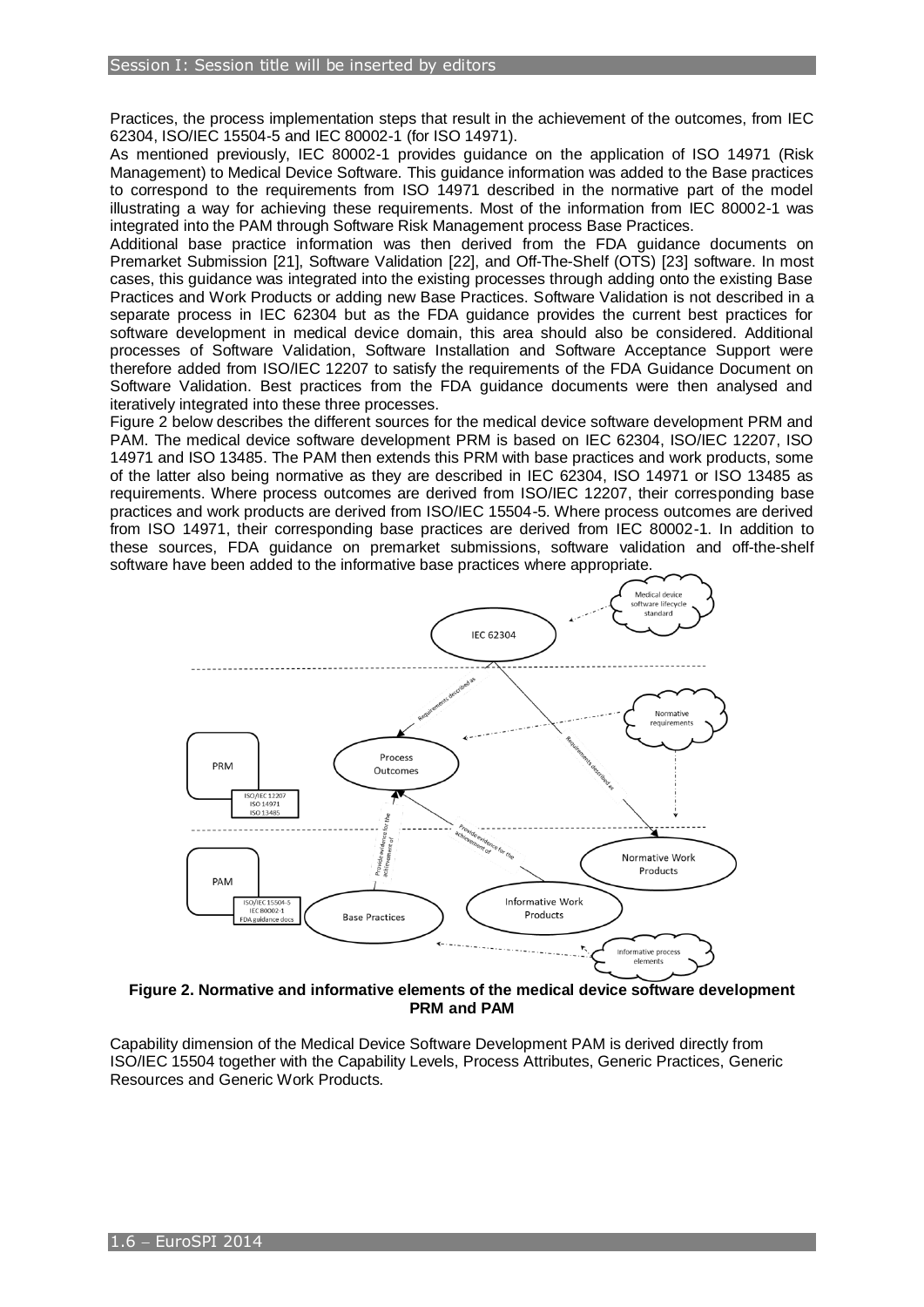# *4 Discussion*

One of the biggest challenges in integrating requirements and informative information from various sources is to do with the structure and terminology used in standards. Although ISO/IEC 24774 describes a uniform structure for process models, this has not been widely adopted quite yet. Some of the standards list their requirements in activities distinguishable as requirements only by the verb used in that sentence, e.g. "shall", "should" or "are".

Natural language offered another challenge in the integration of requirements from various sources. Terms like "define", "identify", "document", "record", and "establish" have each got a different meaning in some standards but in other standards they can be all be summed up under the term "establish". It took many iterations of constant comparison before reaching a result that both reviewers were satisfied with.

The terminology of risk management in medical device standards has a different meaning from risk management in the generic software development standards where the risks are mostly related to project budget and schedule. In generic software development standards, safety engineering and safety management correspond to the product risk management central to any safety critical domain software development. Deciding on the terminology to adopt in the single best practice framework has been a great challenge. On one hand, the terminology should be the one that the safety critical domain experts use every day in their work as they will be applying the framework. At the same time, the terminology should be comprehensible for software developers across different domains allowing the latter to move into a safety critical software development.

Another significant challenge in integrating various requirements from different sources is the interface between systems and software levels. This is a challenge often faced in embedded software development. In our PAM, there are both system and software life cycle processes and for embedded software development, the interface between these levels should be very strong. One way to strengthen the interface is to trace requirements from users throughout the development to validation ensuring that the user gets exactly what he or she needed. In order to further strengthen the interface between the software and system level development processes, this traceability should be bilateral, meaning that not only should you be able to trace the user requirements through system and software requirements specification to the final product, but you should also be able to trace every feature of the product and software item back to the user needs.

# *5 Conclusions and Future Works*

The medical device software development domain is filled with regulations that software development organisations need to comply with in order to market their products. In this paper we have described these regulatory standards together with the generic software development standards, further detailing how we have integrated requirements from both into a best practice framework.

This framework can be used for medical device software development process assessments on both system and software level. The framework provides visibility of compliance of the organisation's processes with the requirements from all the source standards of the framework. This will allow the medical device manufacturer to select the supplier that focuses on the improvement of their medical device software development and adopts the best practices derived from the set of required standards.

At the time of submitting this paper, the framework is being validated in industry. The framework has been piloted in the first medical device companies with the aim to gather feedback from medical device software developers and to improve the framework based on this feedback before its official launch later this year.

**Acknowledgment.** This research is supported by Enterprise Ireland and the European Regional Development Fund (ERDF) under the National Strategic Reference Framework (NSRF) 2007-2013, grant number CF/2012/2631, and in part by the Science Foundation Ireland (SFI) Stokes Lectureship Programme, grant number 07/SK/I1299, and the SFI Principal Investigator Programme, grant number 08/IN.1/I2030 (the funding of this project was awarded by Science Foundation Ireland under a cofunding initiative by the Irish Government and European Regional Development Fund).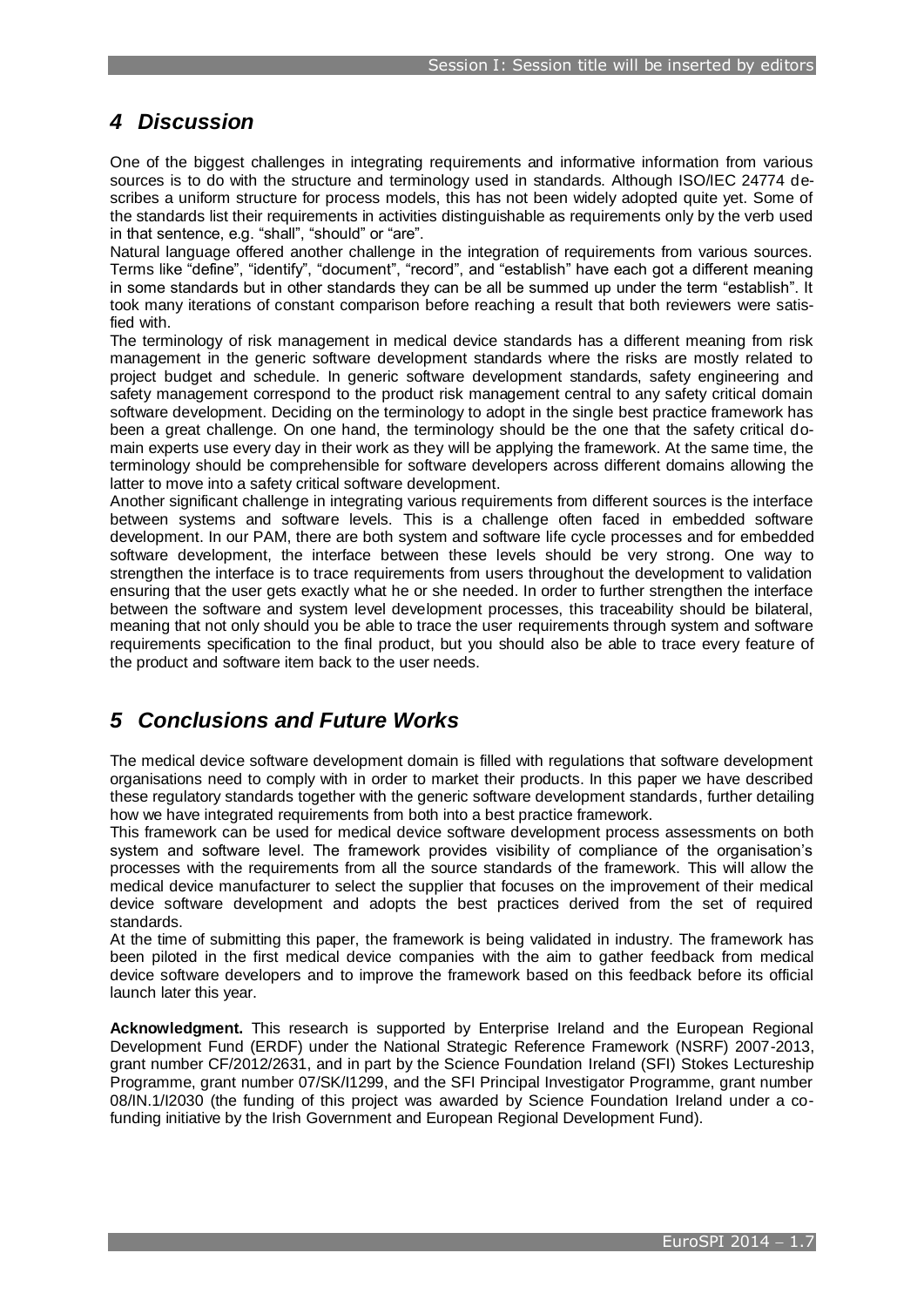### *6 Literature*

- <span id="page-7-0"></span>1. Feiler, P. and W. Humphrey *Software Process Development and Enactment: Concepts and Definitions*. 1992.
- <span id="page-7-1"></span>2. DeMarco, T. and B. Boehm, *The agile methods fray.* IEEE Computer, 2002. **35**(6): p. 90-92.
- <span id="page-7-2"></span>3. FDA. *Chapter I - Food and drug administration, department of health and human services subchapter H - Medical devices, Part 820 - Quality system regulation*. [cited 2013 15.05]; Available from: [http://www.accessdata.fda.gov/scripts/cdrh/cfdocs/cfcfr/CFRSearch.cfm?CFRPart=820.](http://www.accessdata.fda.gov/scripts/cdrh/cfdocs/cfcfr/CFRSearch.cfm?CFRPart=820)
- <span id="page-7-3"></span>4. European Commission, *Directive 93/42/EEC of the European Parliament and of the Council concerning medical devices*, in *OJ o L 247 of 2007-09-21*. 1993: European Commission, Brussels, Belgium.
- <span id="page-7-4"></span>5. European Commission, *Council directive 90/385/EEC on active implantable medical devices (AIMDD)*. 1990: Brussels, Belgium.
- <span id="page-7-5"></span>6. European Commission, *Directive 98/79/EC of the european parliament and of the council of 27 october 1998 on in vitro diagnostic medical devices*. 1998: Brussels, Belgium.
- <span id="page-7-6"></span>7. European Commission, *Directive 2007/47/EC of the European Parliament and of the Council concerning medical devices*, in *OJ no L 247 of 2007-09-21*. 2007, EC: Brussels, Belgium.
- <span id="page-7-7"></span>8. ISO, *ISO 13485: Medical Devices - Quality Management Systems - Requirements for Regulatory Purposes*. 2003, ISO: Geneva, Switzerland.
- <span id="page-7-8"></span>9. ISO, *ISO 9001:2000 - Quality Management Systems - Requirements*. 2000: Geneva, Switzerland.
- <span id="page-7-9"></span>10. IEC, *IEC 62304: Medical Device Software - Software Life-Cycle Processes*. 2006, IEC: Geneva, Switzerland.
- <span id="page-7-10"></span>11. ISO/IEC, *ISO/IEC 12207:1995 - Information Technology - Software Life-Cycle Processes*. 1995, ISO/IEC: Geneva, Switzerland.
- <span id="page-7-11"></span>12. ISO/IEC, *ISO/IEC 12207:2008 - Systems and Software Engineering - Software life cycle processes*. 2008, ISO/IEC: Geneva, Switzerland.
- <span id="page-7-12"></span>13. ISO/IEC 15504-2, *Information technology - Software process assessment - A reference model for processes and process capability*, in *15504*. 2004.
- <span id="page-7-13"></span>14. ISO, *ISO 14971 - Medical Devices - Application of Risk Management to Medical Devices* 2009, ISO: Geneva, Switzerland.
- <span id="page-7-14"></span>15. IEC, *IEC TR 80002-1 - Medical Device Software - Part 1: Guidance on the Application of ISO 14971 to Medical Device Software*. 2009, IEC: Geneva, Switzerland.
- <span id="page-7-15"></span>16. IEC, *IEC 60601-1 - Medical electrical equipment – Part 1: General requirements for basic safety and essential performance* 2005, IEC: Geneva, Switzerland.
- <span id="page-7-16"></span>17. IEC, *IEC 62366 - Medical devices - Application of usability engineering to medical devices*. 2007, IEC: Geneva, Switzerland.
- <span id="page-7-17"></span>18. ISO/IEC, *ISO/IEC 24774 - Systems and Software Engineering - Life Cycle Management - Guidelines for Process Description*. 2010: Geneva, Switzerland.
- <span id="page-7-18"></span>19. Clarke, P. and R.V. O'Connor, *The situational factors that affect the software development process: Towards a comprehensive reference framework.* Information and Software Technology, 2012. **54**(5): p. 433-447.
- <span id="page-7-19"></span>20. Corbin, J. and A. Strauss, *Basics of Qualitative Research*. 2008, Thousand Oaks, CA, USA: Sage Publications.
- <span id="page-7-20"></span>21. FDA, *Guidance for the Content of Premarket Submissions for Software Contained in Medical Devices*. 2005. p. 20.
- <span id="page-7-21"></span>22. FDA, *General Principles of Software Validation; Final Guidance for Industry and FDA Staff*. 2002. p. 43.
- <span id="page-7-22"></span>23. FDA, *Guidance for industry, FDA reviewers and compliance on - Off-The-Shelf Software Use in Medical Devices*. 1999. p. 26.